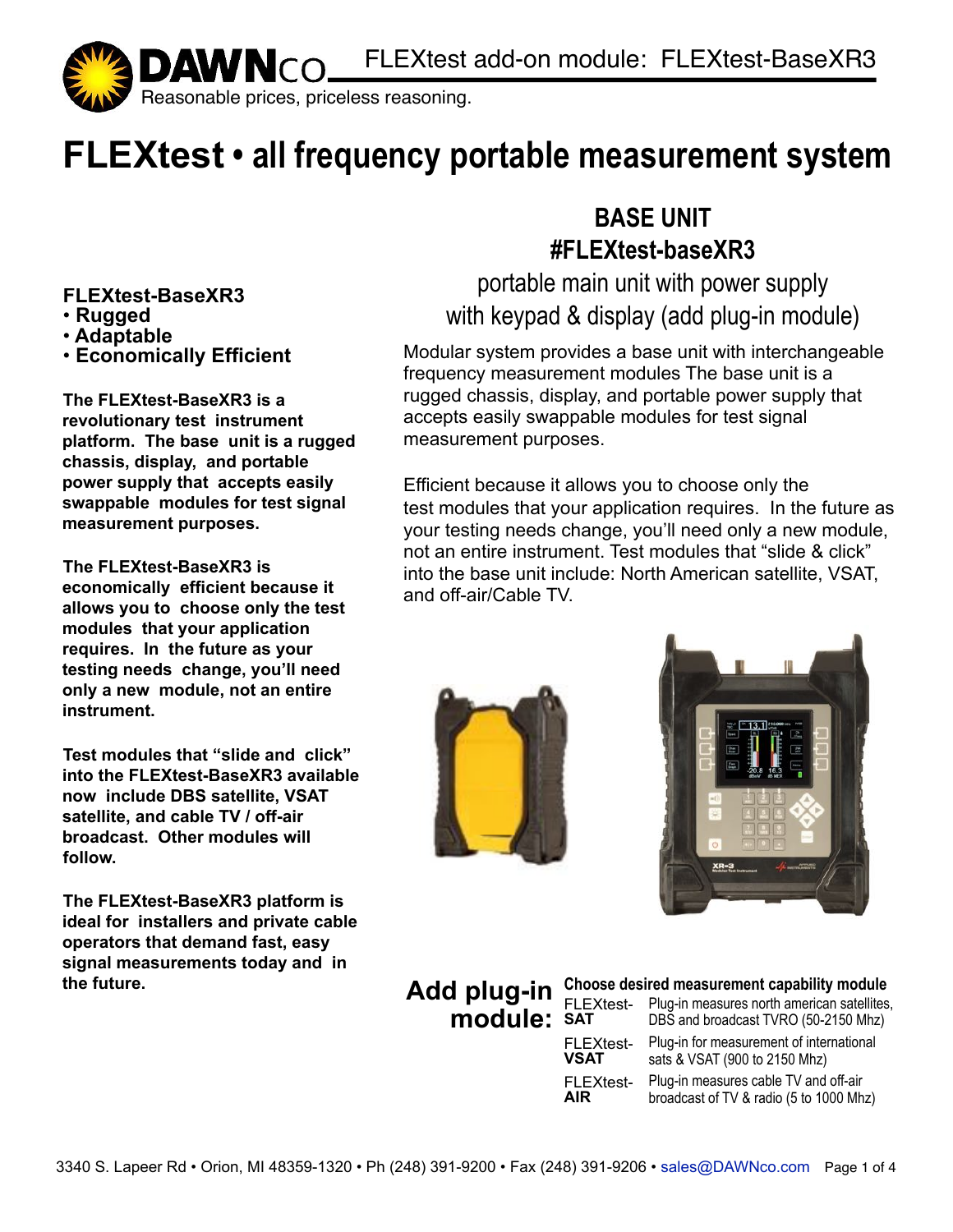

# **Modular Test Instrument**

#### **GENERAL FEATURES**

- ! Durable case with rubber shock guards
- ! Color graphic LCD screen, sunlight readable display
- ! Glow-in-the-dark numeric keypad with arrow key controls
- ! Rechargeable / Easily Replaceable Li-Ion battery
- **. USB computer interface for firmware updates**
- ! Operates while charging via AC
- ! Quick charge battery with universal AC or vehicle 12 VDC
- ! Modular design for longer life and more flexibility
- ! Accepts various easily-swappable modules (sold separately)

#### **SPECIFICATIONS**

#### **STANDARD ACCESSORIES**

- **· Shoulder strap**
- **Cordura protective flap**
- ! Universal AC switching power supply with line cord (100 VAC to 240 VAC Transformer)
- ! Automobile cigarette-lighter adapter battery charge cord (12V DC)
- ! PC data transfer cable (USB)
- **.** Quick Start Guide

#### **OPTIONAL ACCESSORIES**

- ! Hard shell protective carrying case
- **.** Desktop kickstand



#### **Modules Available**

| <b>Module Part Number</b> | <b>Description</b>                                                                                    | <b>Application</b>                                                                            |
|---------------------------|-------------------------------------------------------------------------------------------------------|-----------------------------------------------------------------------------------------------|
| <b>FLEXtest-SAT</b>       | <b>Satellite Meter</b><br><b>North American DBS /</b><br><b>Broadcast TVRO</b><br>250-2150 MHz        | <b>DISH, DIRECTV, Bell</b><br>TV, Shaw Direct, and<br>more                                    |
| <b>FLEXtest-VSAT</b>      | <b>Satellite Meter</b><br><b>VSAT, Broadcast</b><br><b>TVRO.</b> International<br>DTH<br>900-2150 MHz | iDirect, Hughes, and<br>more                                                                  |
| <b>FLEXtest-AIR</b>       | Signal Meter - Cable &<br>Off-Air<br>(J.83B) / VHF / UHF<br>5-1000 MHz                                | UHF Off-Air, CATV,<br><b>SMATV (i.e. DISH</b><br><b>Smartbox, Blonder</b><br>Tongue headends) |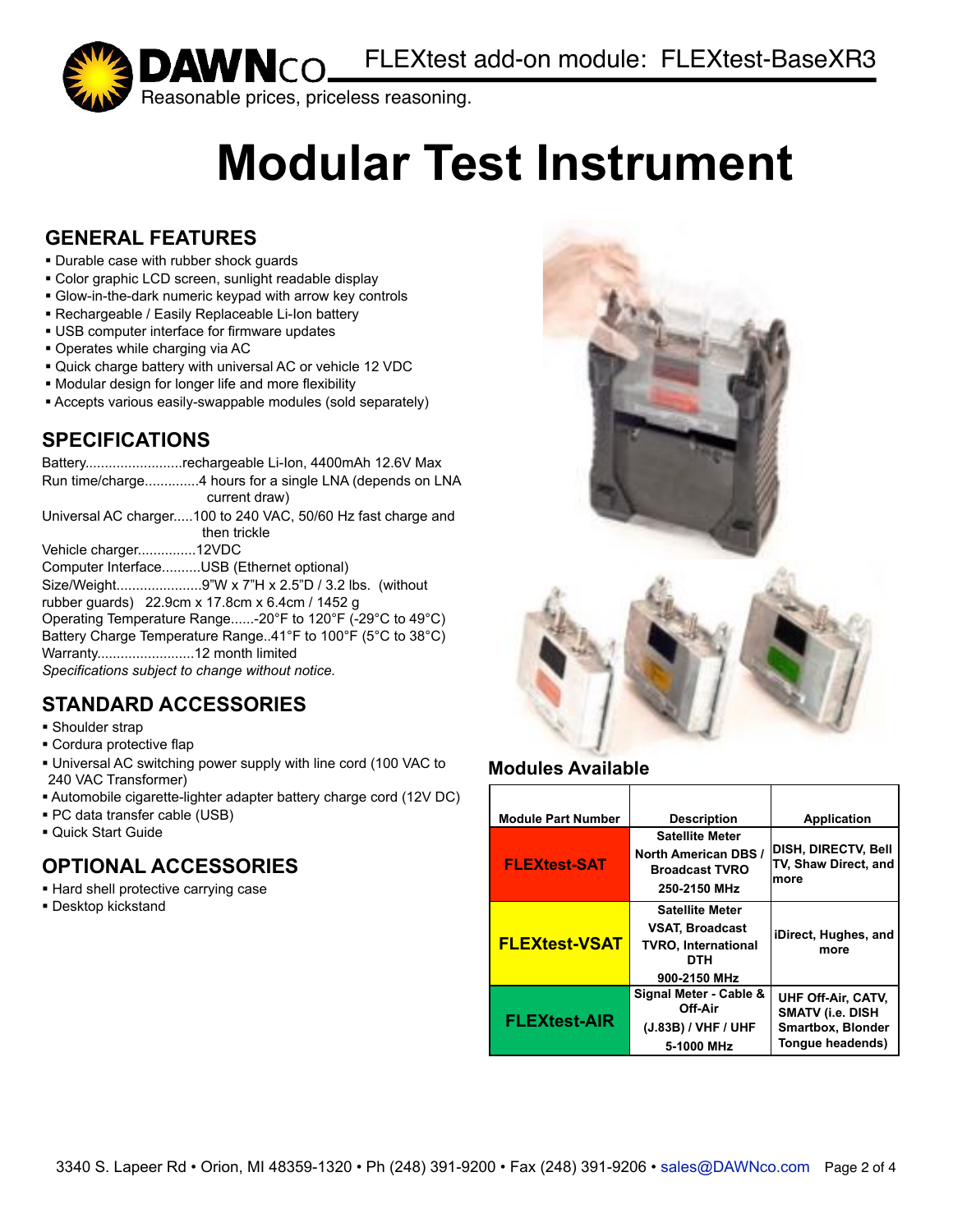DAWNCO\_FLEXtest add-on module: FLEXtest-SAT



#### Satellite Signal Level Meter Module For North American DBS & Broadcast TVRO

Tuner Module for use with FLEXtest-BaseXR3 Modular Test Instrument base unit

#### **FEATURES**

- ! Compatible with FLEXtest-BaseXR3 Modular Test Instrument
- **Example 1 Friendly user interface**
- ! Satellite ID by "align-to-lock" or "automatic scan"
- ! ID multi-lock algorithm eliminates false positives
- ! Powers LNBs and multi-switches
- ! Use for L, C, X, Ku, or Ka band applications
- **.** High sensitivity assures alignment optimization
- ! Geo-sensitive "Field Guide" software database stores all compatible satellites and transponders per global region
- ! Program and store up to 256 custom transponders
- ! Controls multi-LNBs/switches with 22kHz DiSEqC tone
- ! Manually tune to custom transponders using front panel keypad
- ! Audible tone for signal lock or peak
- ! Store measurements for Proof-of-performance reporting
- ! "Limit Scan" Pass/Fail for key transponders
- ! Displays antenna settings (AZ / EL / Skew) based on user's postal code or latitude and longitude coordinates
- ! Field replaceable type F barrel connectors
- ! Fast system boot-up time in less than 5 seconds

#### **MEASUREMENTS**

- ! Demodulates DVB-S, DSS / DIRECTV Legacy, & DVB-S2 (CCM, ACM, & VCM) signals
- ! Signal Level (dBm, dBmV, or dBµV) with present and peak bar graph
- ! Signal Quality (IRD, C/N, Eb/No, or Es/No)
- ! Pre-FEC & Post-FEC BER
- ! PER (Packet Error Rate)
- ! Voltage output of IRD / IDU (29V max)
- ! Current draw of LNB
- ! LNB frequency deviation (LNB LO drift estimate)
- ! Symbol Rate error
- ! Spectrum Screen (frequency on x-axis, amplitude on y- axis)
- ! Constellation Screen (I and Q demodulator values)

#### **STANDARD ACCESSORIES**

! Quick Start Guide

#### **SPECIFICATIONS**

| Frequency Range250-2150 MHz<br>Tuning Resolution4 kHz<br>RF Level Accuracy+/- 2 dB typical, 3 dB max | Signal Level Range $\ldots$ -75 to -15 dBm (+34 to +94 dBuV)                                |
|------------------------------------------------------------------------------------------------------|---------------------------------------------------------------------------------------------|
|                                                                                                      | Signal Lock Formats DVB-S (QPSK), Digicipher 2 (QPSK & OQPSK),<br>DVB-S2 (QPSK & 8PSK CCM), |
|                                                                                                      | DSS / DIRECTV Legacy (QPSK), Turbo (QPSK & 8PSK)                                            |
| Impedance75 Ohm                                                                                      |                                                                                             |
|                                                                                                      | LNB Power13VDC for V/R, 18VDC for H/L 21VDC for                                             |
|                                                                                                      | DIRECTV SWIM, 29VDC                                                                         |
| Switch Control 22 kHz, DiSEqC                                                                        |                                                                                             |
| RF Connector Type F barrel, field replaceable                                                        |                                                                                             |
| Warranty12 month limited                                                                             |                                                                                             |

*Specifications are subject to change without notice.* 

110 Z











Base**FLEXtest-BaseXR3**